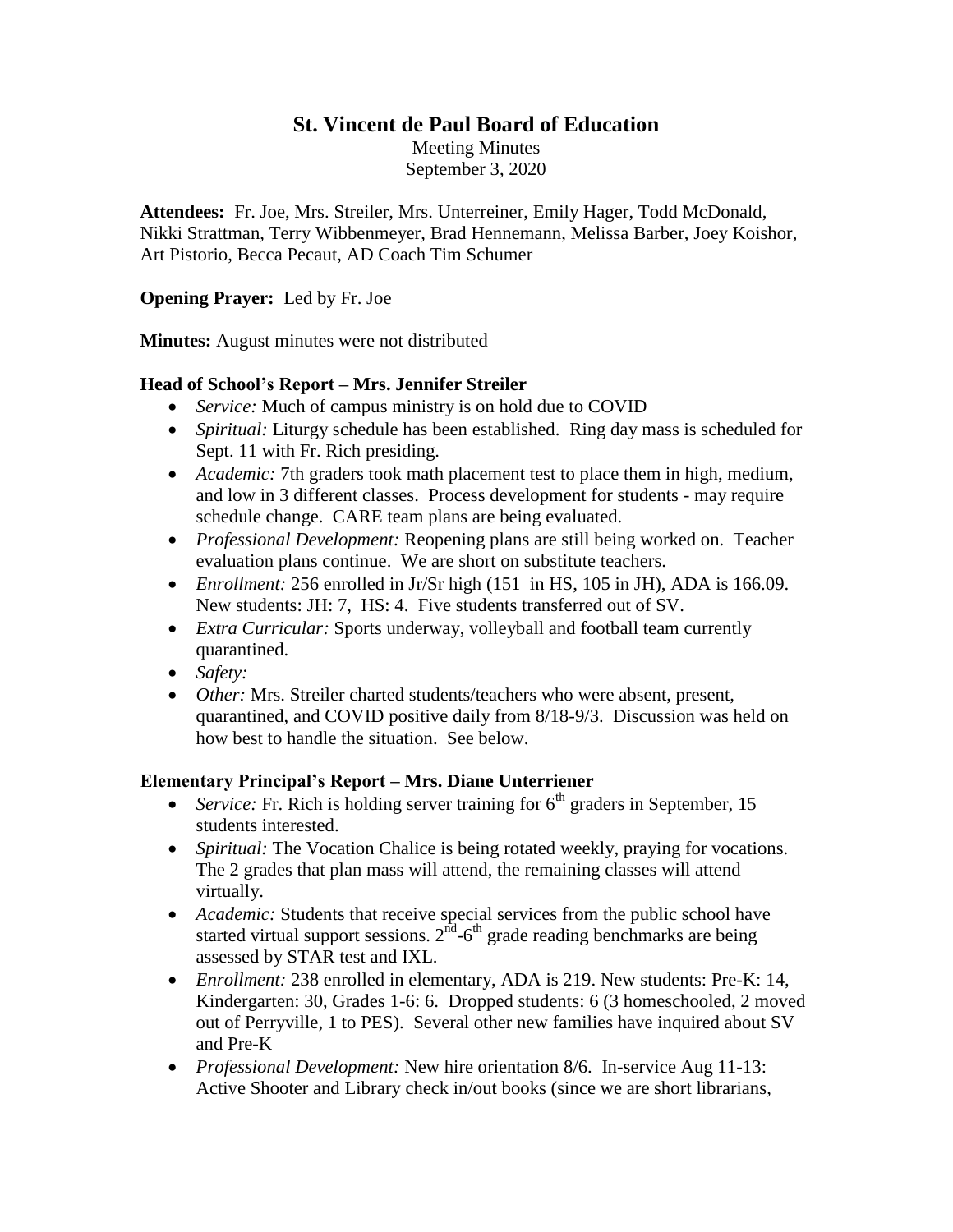teachers were taught library procedures). Prevent and Protect training – all substitute teachers, volunteers, chaperones, etc need this training.

- *Safety:* One grade level in the cafeteria at a time, students socially distanced and ½ hour added to lunch time.
- *Extra Curricular:* Teachers are displaying great flexibility and are going above and beyond with required added supervision, gathering materials, etc because of COVID. Drama virtual auditions for  $3<sup>rd</sup> - 8<sup>th</sup>$  graders
- *Other:* Mrs. Unterreiner charted students/teachers who were absent, present, quarantined, and COVID positive daily from 8/18-9/3. Discussion was held on how best to handle the situation. See below.

# **PSR Report – Mrs. Emily Hager**

- *Service:*
- Spiritual: First Communion for last year's 2<sup>nd</sup> graders scheduled for Sept 13 and Sept 20 at 9:00 am mass. Confirmation for last year's  $8<sup>th</sup>$  graders is scheduled for Sept  $14<sup>th</sup>$  at 5:30 and 7:00.
- Academic: Grades  $1^{st}$ -8<sup>th</sup> picked up Alive in Christ books on Sept  $2^{nd}$  for virtual learning. Virtual learning will occur for 2 weeks with hope of returning to the classroom on Sept. 23rd. 73 students are currently homeschooled with hope of most returning to classroom in January. All  $8<sup>th</sup>$  grade confirmation students will begin virtual class through ZOOM beginning Sept 9 from 6:00-7:15.
- *Enrollment:* 263 enrolled, + 11 from Biehle and Applecreek
- *Professional Development:*
- *Safety:* All temperatures are taken, maintaining 6' distance, and wearing masks.

### **Action Items:**

- Review COVID related email responses from parents
	- o Emails were summarized and sent out via email before the meeting for review. A one-page more defined summary was compiled for the meeting.
	- $\circ$  > 65% of the responses addressed and suggested stopping the quarantine of healthy students.
	- o Emails also contained great suggestions that were discussed, some at length.
- Review/update COVID policy based on emails and discussion
	- o Mrs. Streiler began the discussion stating that she and Fr. Joe agreed that the main issue is the number of healthy students who were quarantined because of a close contact classmate. Terry agreed that the quarantine policy was the main point to be addressed and solved (goal of action items).
	- o Medical perspectives were heard and noted.
	- o Quarantine/COVID policies from schools from surrounding cities were reviewed.
	- o The emotional, mental, and academic effect of quarantining/being out of school on our [healthy] kids was discussed.
	- o A hybrid schedule is not feasible or desired for SV: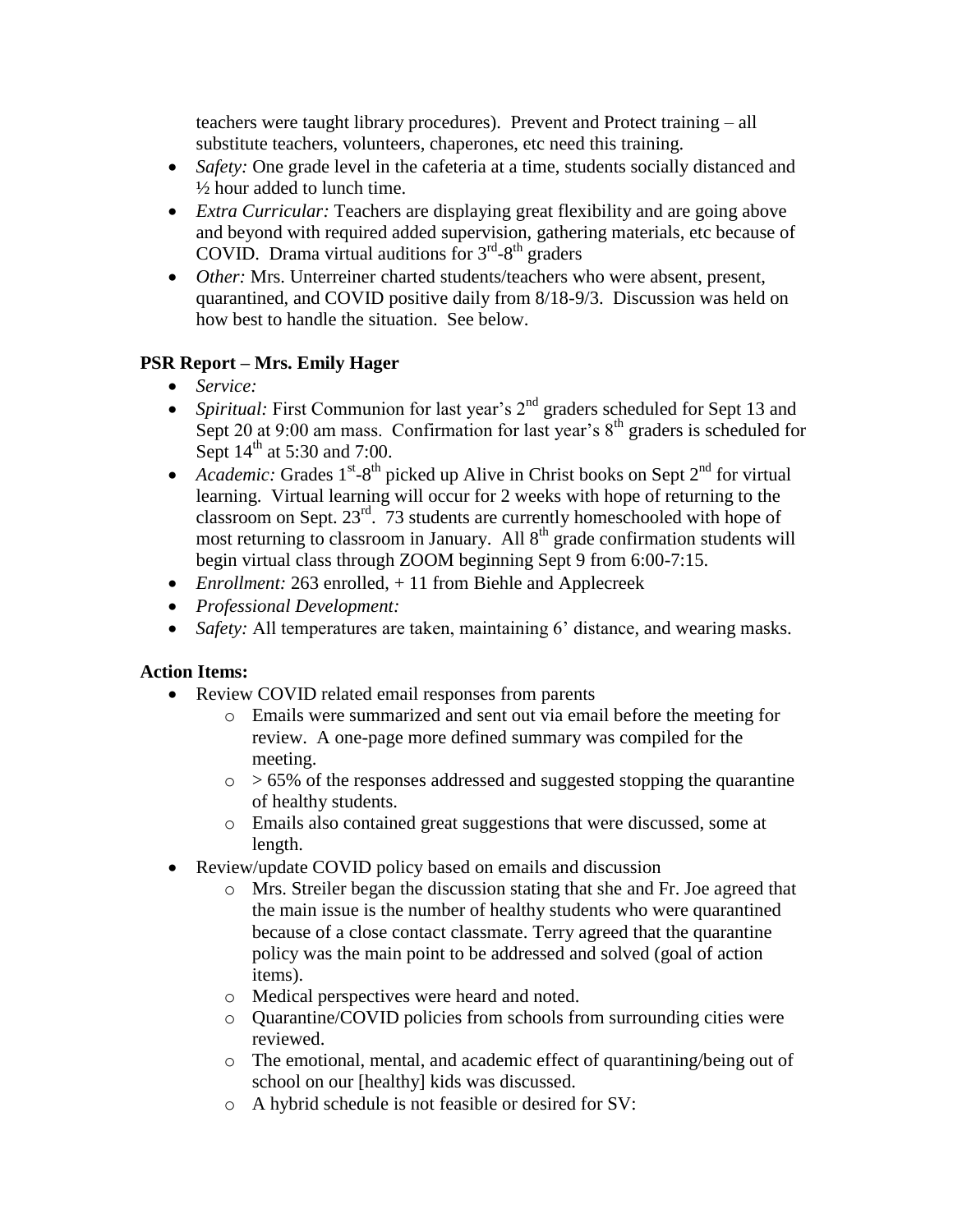- All Admin and faculty overwhelmingly agreed on classroom learning 5 days a week. A large majority of parents desire this as well.
- SV already experienced issues with our network/google during large volume of kids virtually learning. Hybrid would likely require an upgrade.
- So much extra work for our teachers.
- We do not have the advanced software that PHS has for 'virtual classroom and grading'.
- At PHS, there are dedicated teachers for virtual learning; we do not have that at SV.
- o Outcome:
	- Policy will be changed to add the word 'unmasked'. Therefore, you must quarantine for 14 days if you are an unmasked close contact.
	- Masks must be worn and parents need to enforce.
	- Other immediate actions that can be taken to help prevent the spread of COVID were discussed: teachers to take all student's temperatures, moving around the classroom more frequently (every 14-15 minutes), spreading out more during lunch, utilizing larger spaces (outdoors?), modified seating charts
- o AD Tim Schumer shared sports status:
	- Still reviewing spectator rules for football, 'ticket' rule. Main bleachers may be designated for players/cheer/band family only. Will likely be a separate student section and standing room only section.
	- Volleyball: 4 spectators per player allowed for home games, 2 allowed for away games (for most schools). Away games may be school-by-school basis.

### **New Business:**

- *Semco-Richardet Floor Covering Fundraiser:* Ed Robinson and Lynn Richardet have generously donated the meat for fundraising activities if SV organizes the events. Fr. Joe called upon the heads of the different SV committees (PTO, BOE, Finance, Parish Council, Ed Foundation, Alumni Association) to help organize and plans are underway. The first event will be a BBQ held on Sept.  $20<sup>th</sup>$  at the KC from 12-5 pm. The  $2<sup>nd</sup>$  event is being planned by the Picnic Committee for an October date. Volunteers will be needed and Sign-Up Genius will be used.
- *Vice President Selection:* Tabled for our next meeting.

# **Old Business:**

### **Pastor's Report:**

 Fr. Joe reported that the budget report was not in the red. However, we need to increase enrollment. Our hope/goal is that enrollment increases steadily at the pre-school over the next several years and assists in enrollment in our elementary.